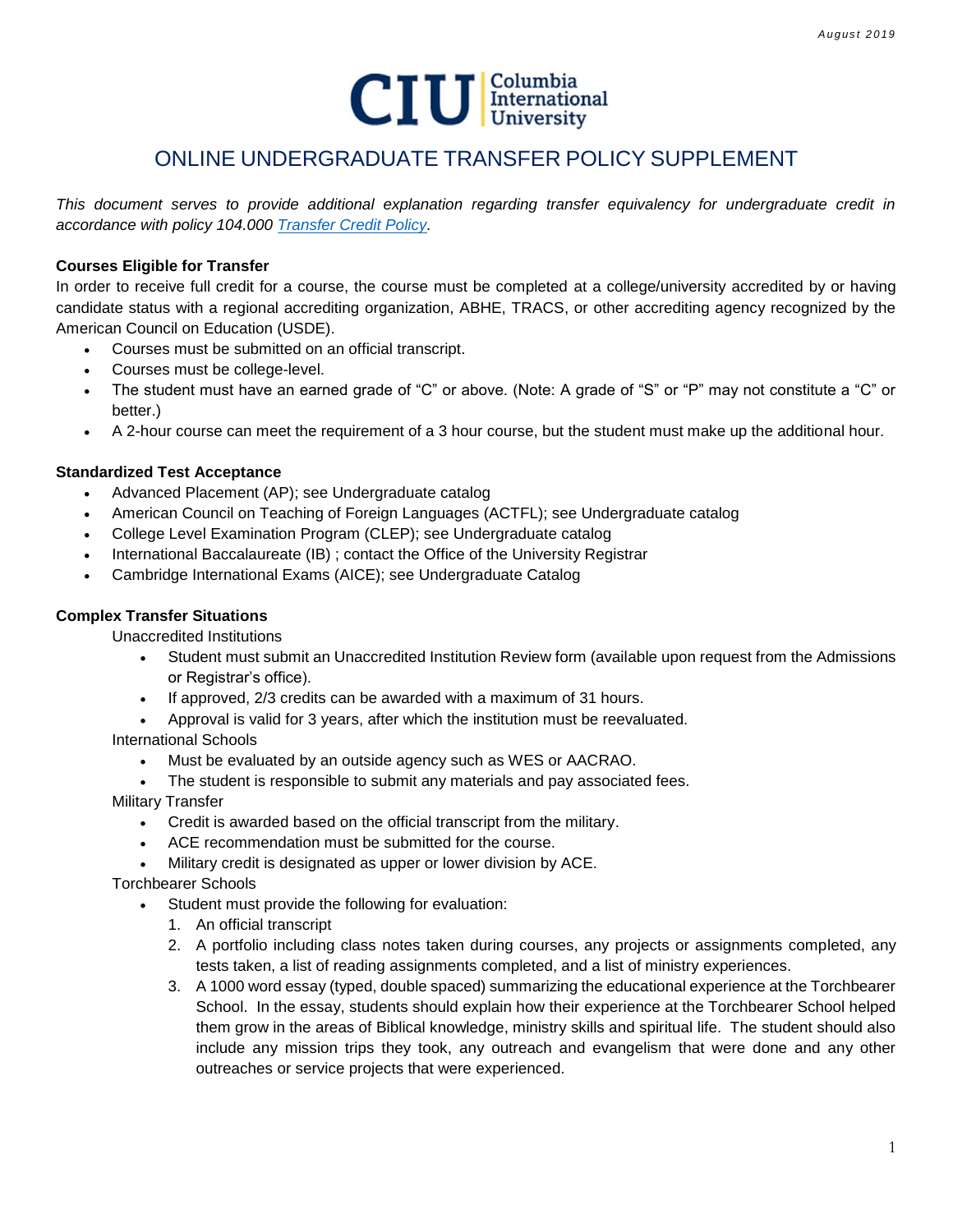The student will be notified of credit evaluation within 30 days of student submission with a maximum of 31 hours awarded. Most commonly students will receive half of these credits toward their field of study and half toward general electives.

Courses without a specific transfer policy, but of similar title and content to courses below, may transfer from an accredited institution.

#### *Bible/Theology/Ministry* **12-18**

*Bible, theology, and ministry courses from a Christian college or university may transfer to meet these 18 credit hours. Course-by-course equivalency or 18 hours of other specific Bible/Theology content may meet this requirement. Students transferring more than 60 hours must complete 12 hours of Bible/theology/ministry courses and 6 hours of interdisciplinary Bible-related courses to meet this requirement.* 

| <b>Course Number</b> | <b>Course Name</b>                      | <b>Transfer Note</b>                                        |
|----------------------|-----------------------------------------|-------------------------------------------------------------|
| <b>BIB 1005</b>      | <b>Old Testament Survey</b>             | Similar course title or other Bible/theology content course |
| <b>BIB 1010</b>      | <b>New Testament Survey</b>             | Similar course title or other Bible/theology content course |
| ICS 1210*            | Discovering the Mission of God          | Similar course title or other Bible/theology content course |
| <b>MSD 1110*</b>     | <b>Encountering Spiritual Formation</b> | Similar course title or other Bible/theology content course |
| <b>THE 2010</b>      | Survey of Bible Doctrine                | Similar course title or other Bible/theology content course |
| <b>THE 3010</b>      | <b>Biblical Theology of Leadership</b>  | Similar course title or other Bible/theology content course |

*\*Waived for students transferring 60+ credit hours.*

#### *General Education 30-39*

*Acceptable courses for this requirement include general, introductory, principles of, and foundational courses. Application, skill, or Bible/theology courses do not satisfy this requirement. The purpose of general education at Columbia International University*  is to provide students a foundation for life-long learning, to cultivate the life of the mind, and to expand their global perspective. *General education introduces students to a breadth of knowledge in the following disciplines: humanities/fine arts (3 hours min), natural science/mathematics (3 hours min), social science/behavioral science (3 hours min) and communications (6 hours min). Students with an earned Associates Degree from an accredited institution or 45+ hours of transfer, that meet the four disciplines as established by ABHE and have 30 semester hours minimum of general education, will fulfil all general education requirements (except RES 3010 and LDR 3010) of the bachelor's degree. If not all four disciplines are met, the credits will be evaluated on an individual basis.* 

| <b>Communications</b>                  | <b>Humanities/Fine Arts</b>            | <b>Natural/Info Science</b>                      | <b>Social/Behave Science</b>           |
|----------------------------------------|----------------------------------------|--------------------------------------------------|----------------------------------------|
| 6 hours minimum in this<br>discipline. | 3 hours minimum in this<br>discipline. | 3 hours minimum in this<br>discipline.           | 3 hours minimum in this<br>discipline. |
|                                        |                                        |                                                  |                                        |
|                                        |                                        | General Ed requirement: 30 semester hours total. |                                        |

*See appendix A for specific courses that qualify in each discipline.*

| <b>Course Number</b> | <b>Course Name</b>                                       | <b>Transfer Note</b>                                                                                 |
|----------------------|----------------------------------------------------------|------------------------------------------------------------------------------------------------------|
| <b>MAT 2010</b>      | Personal Financial Management                            | Any mathematics course may meet this requirement                                                     |
| <b>COM 1010</b>      | <b>Communication for Leaders</b>                         | Any communication course may meet this requirement                                                   |
| <b>CPT 1010</b>      | <b>Technology for College</b>                            | Any computer course may meet this requirement                                                        |
| <b>ENG 1010</b>      | College Writing and Research I                           | Any first year composition course (course one on a two<br>course sequence) may meet this requirement |
| <b>ENG 1020</b>      | College Writing and Research II                          | Any first year composition course (course two on a two<br>course sequence) may meet this requirement |
| <b>HIS 2010</b>      | <b>World Civilizations</b>                               | Any history course may meet this requirement                                                         |
| <b>SCI 2010</b>      | Earth Science                                            | Any science course may meet this requirement                                                         |
| <b>RES 3010</b>      | <b>Research and Concept</b><br><b>Development Skills</b> |                                                                                                      |
| <b>PHI 1010</b>      | Philosophy and Worldview                                 | meet this<br>requirement<br>philosophy<br>Anv<br>course<br>may                                       |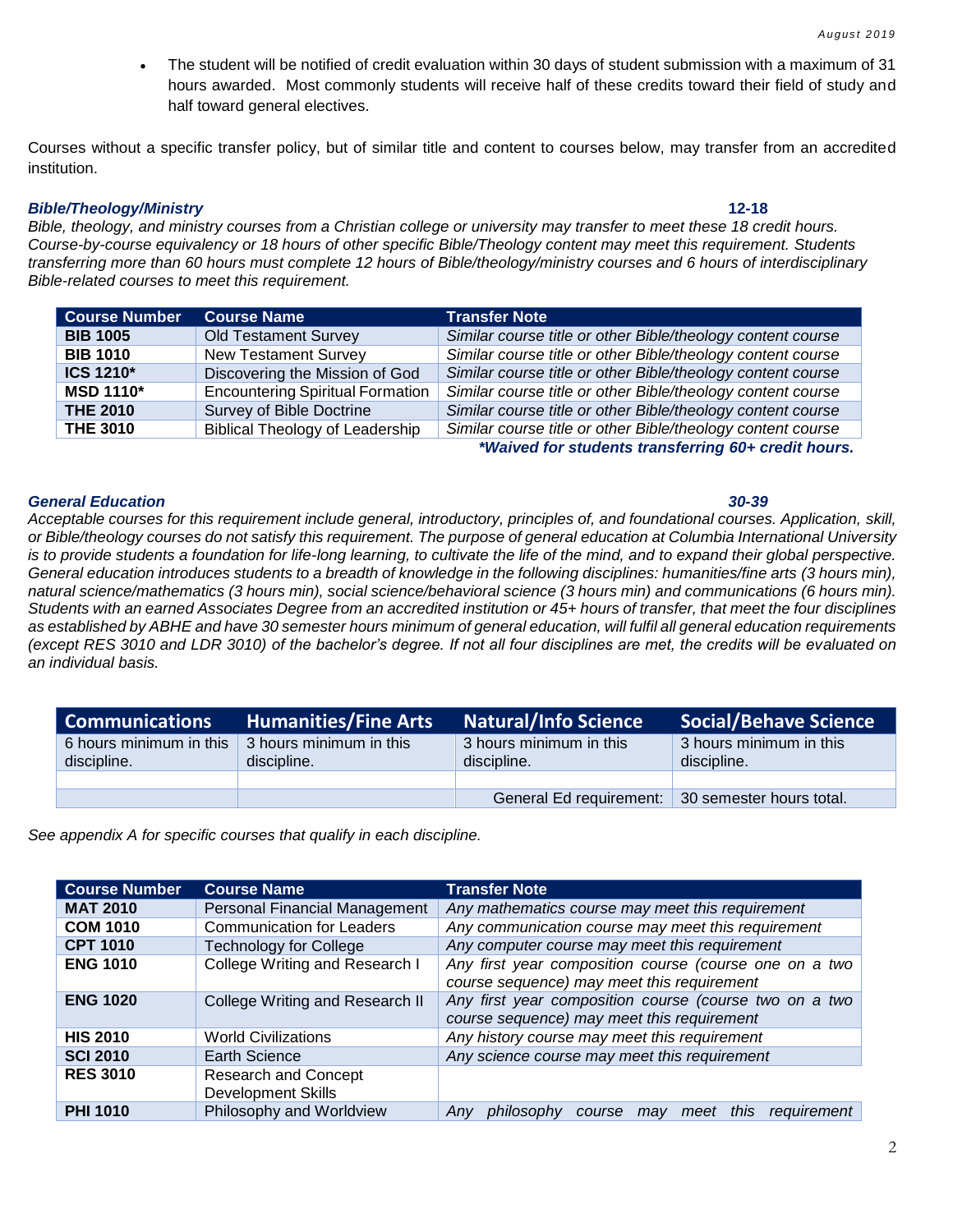|                 |                                   | (apologetics or worldview courses from a Christian<br>college/university may also meet this requirement). Waived<br>for students transferring in 60+ hours |
|-----------------|-----------------------------------|------------------------------------------------------------------------------------------------------------------------------------------------------------|
| <b>PHI 3010</b> | <b>Personal and Social Ethics</b> | Any ethics course may meet this requirement                                                                                                                |
| <b>PSY 2010</b> | Org & Industrial Psychology       | Any psychology course may meet this requirement                                                                                                            |
| <b>SOC 1010</b> | Succeeding at CIU                 | Waived for students transferring in 60+ hours                                                                                                              |
| <b>SOC 2010</b> | <b>Cultural Diversity</b>         | Any course focused on other cultures may meet this<br>requirement (sociology, anthropology, world religions,<br>missions)                                  |
| <b>LDR 3010</b> | Organizational Leadership         |                                                                                                                                                            |

#### *Major Specific Courses*

*If the course title and description does not essentially match with CIU's course, the appropriate academic dean is consulted for any final approval.*